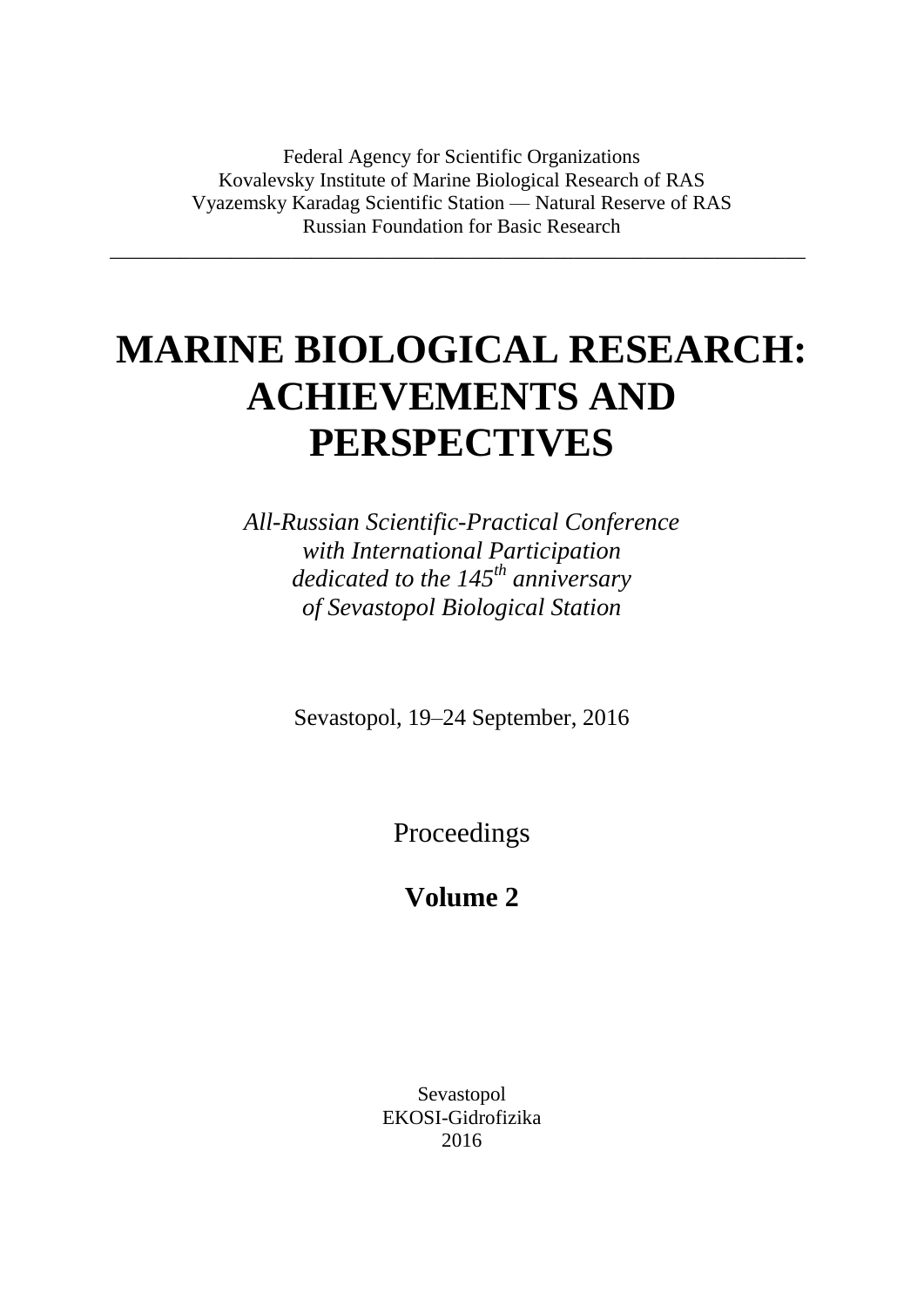## **MONITORING AND PROTECTION APPROACHES FOR COASTAL WATERS IN TURKEY**

B. Sen<sup>1</sup>, M. T. Alp<sup>2</sup>, F. Sönmez<sup>1</sup>, M. A. T. Kocer<sup>3</sup>, K. Alpaslan<sup>4</sup>, G. Karakaya<sup>4</sup>

<sup>1</sup>Firat University Faculty of Fisheries, Turkey, bulentsen23@gmail.com <sup>2</sup>Mersin University Faculty of Fisheries, Turkey <sup>3</sup>Antalya Water Research Center, Turkey <sup>4</sup>Elazıg Water Research Center, Turkey

Coastal waters are important as they provide habitats for various plants and animals. However they are facing serious problems such as habitat loss, degradation, overfishing**,** land-base pollution, invasive species, shoreline erosion, mariculture facilities, intensive and shipping accidents. Mediterranean coast of Turkey are of great importance as the nesting and breeding grounds of the two endangered marine turtle species: the loggerhead (*Caretta caretta* Linnaeus, 1758) and the green (*Chelonia mydas* Linnaeus, 1758). Protection and management measures of coastal waters in Turkey are discussed.

*Keywords:* coastal waters, monitoring, protection, management, Turkey

Turkey is a country well endowed with a wealth of coastal areas and an abundance of their coastal resources. The total length of the Turkish coastline including the islands is 8333 km of which 1067 km are island shores (fig. 1). This includes the Black Sea: 1701 km (20.4%), the Marmara Sea: 1441 km (17.3%), the Aegean Sea: 3484 km (41.8%), and the Mediterranean: 1707 km (20.5%) [1]. These four coastal regions show distinct geographical features. Turkey is a mountaineous country and mountain ranges limit the size of the coastal areas even to extreme minimums in some regions. On the other hand they bring a marked influence on the climatology of the region. Turkey has 72 lagoons of various sizes, distributed along her long coastline. The Aegean coast is the richest in terms of the number of lagoons, total lagoon area (about 20000 ha) and fish production (about 562 tons per year). The lagoons along Turkey"s Black Sea and Mediterranean coast are found mainly as parts of the deltaic systems [2].

The following threats /issues are the key issues facing all coastlines and coastal waters all over the World including Turkey.



Fig. 1 Map of Turkey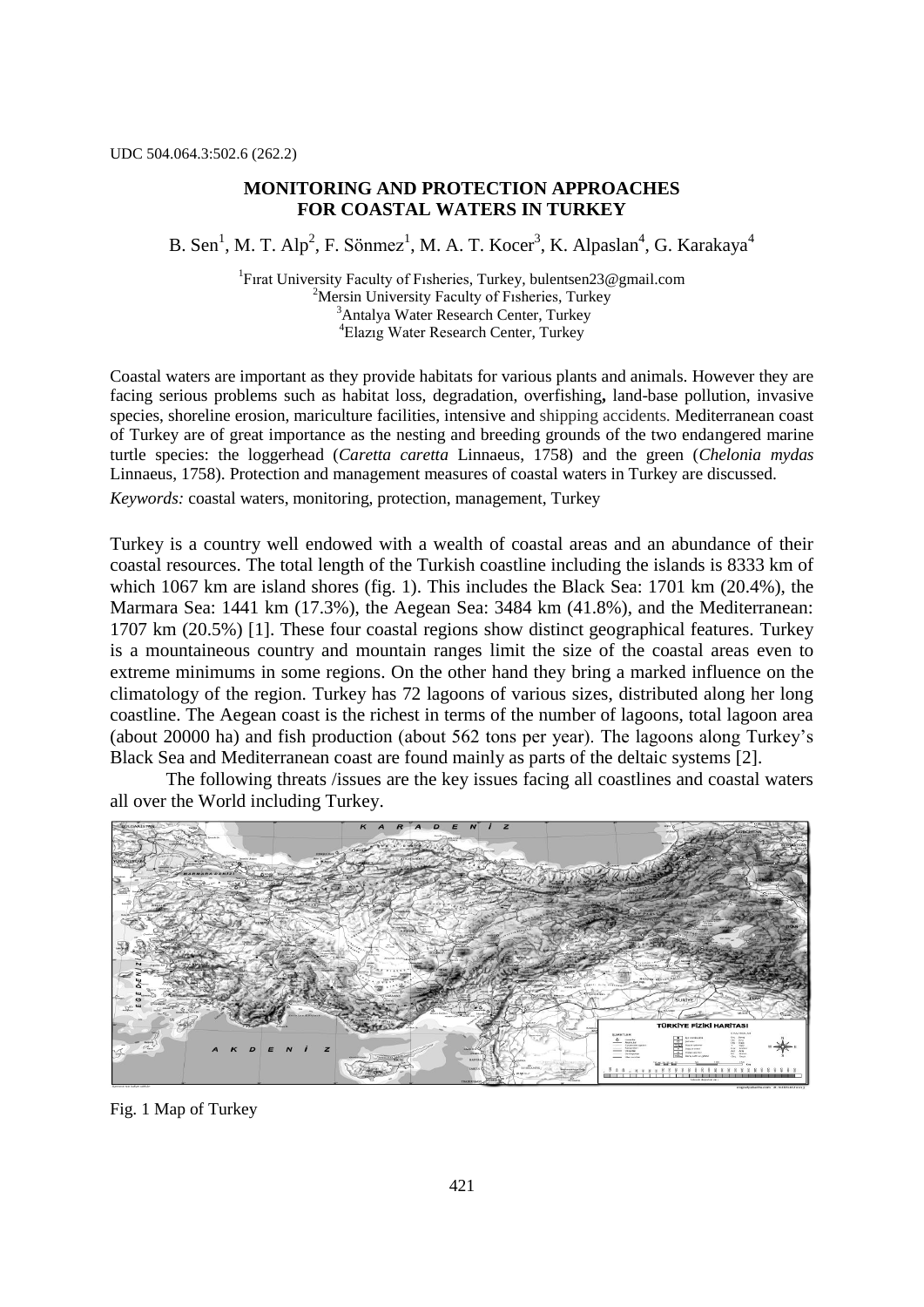#### **Problems and threats for coastal regions and coastal waters in Turkey**

Substantial part of the coastal areas of Turkey, including almost all forests and woodlands, are still state owned in the year of 2003. However the illegal occupation of stateowned coastal lands (and forests) by villagers and the use of these lands for agriculture and farming is a long-lasting issue that still needs to be solved. This is important in order to prevent pollution of coastal waters caused by unontrolled agricultural activities and deforestation.

Several new sectors, such as tourism and recreation, mariculture facilities, technical agriculture (including greenhouse farming / horticulture / intensive farming) are gained great importance in coastal areas which are also constituting serious pollution sources over the last two decades.

Rapidly increasing population in coastal cities/areas is a serious pollution threat for coastal waters in Turkey. This problem gained a new dimension when the inhabitants of large cities flooded the coastal areas in large numbers starting in the 1980s, in search of an atractive new home for their retirement. Antalya and Alanya in the Mediterranean, and Kusadasi, Marmaris, Fethiye and Bodrum in the Aegean are well known examples for rapid urbanization of coastal resorts.

Coastal industry and marine facilities that have been developed following a leasing agreement with the government are another serious pollution sources for coastal waters. Refineries on the coasts are also considered to be potential dangerous threat for coastal areas and coastal waters.

Intensive transportation and shipping accidents are real threats to the maritime environment and to human life in the highly populated areas particularly around the [straits.](https://en.wikipedia.org/wiki/Straits) [Bosphorus](https://en.wikipedia.org/wiki/Bosphorus) and [Dardanelles](https://en.wikipedia.org/wiki/Dardanelles) Straits and Marmara Sea are among the busiest and most critical seaways in the world. In 1936, when the [Montreux Convention](https://en.wikipedia.org/wiki/Montreux_Convention_Regarding_the_Regime_of_the_Turkish_Straits) was signed to regulate transit and navigation in the Straits, to an average of 48000 vessels per year recently with 132 vessel transits daily, not including local traffic. Today, in every 10 minutes a ship and in every 63 minutes a tanker are passing from Bosphorus and Dardanelles straits. This intensive transportation gave rise to many maritime accidents some of which cause serious damage to coastal waters and Marmara Sea due to their hazardous materials and crude oils. In fact, during the period from 1953 to 2002 a total of 461 maritime incidents occurred in the Istanbul Strait or in its southern entrance at the Marmara Sea. The majority were collisions and most of these collisions caused severe pollution in Marmara Sea since tons of ammonia, crude oil and other hazardous materials spilled to the sea. It is apperant that [shipping accidents](http://webcache.googleusercontent.com/search?q=cache:7aeHzphsmmgJ:www.blackmeditjournal.org/pdf/2006_vol12_no3-5.pdf+1991:+Rabunion+Madonna+Lili&hl=tr&ct=clnk&cd=11&gl=tr&client=firefox-a) are [really a serious threat for marine](http://webcache.googleusercontent.com/search?q=cache:7aeHzphsmmgJ:www.blackmeditjournal.org/pdf/2006_vol12_no3-5.pdf+1991:+Rabunion+Madonna+Lili&hl=tr&ct=clnk&cd=11&gl=tr&client=firefox-a) environments in Turkey [3].

Fish farms in Turkey are spreading rapidly and cultured fish production (aquaculture & mariculture) has been steadily increasing. The coastal zone of the Aegean Sea is the leading region for cultured production of marine fish species (sea bass and sea bream), providing 43% of the total production in 1998 [2]. Sea bream and sea bass mariculture facilities are located along the southern Aegean coast. These are almost always located in sheltered sites and use simple floating net cages. In 2000, 94% of the total sea bass and sea bream production was from the Aegean fish farms. There are already one or two blue fintuna farms along the Turkish Mediterranean and the Aegean coasts. Fish farms should be considered and controlled as a source for organic pollution in particularly Aaegean Sea. Mariculture facilities located along the Aegean shores have often constituted a case of use conflict with recreation, tourism and urban development sectors as well as nature conservation. Relatively recent tuna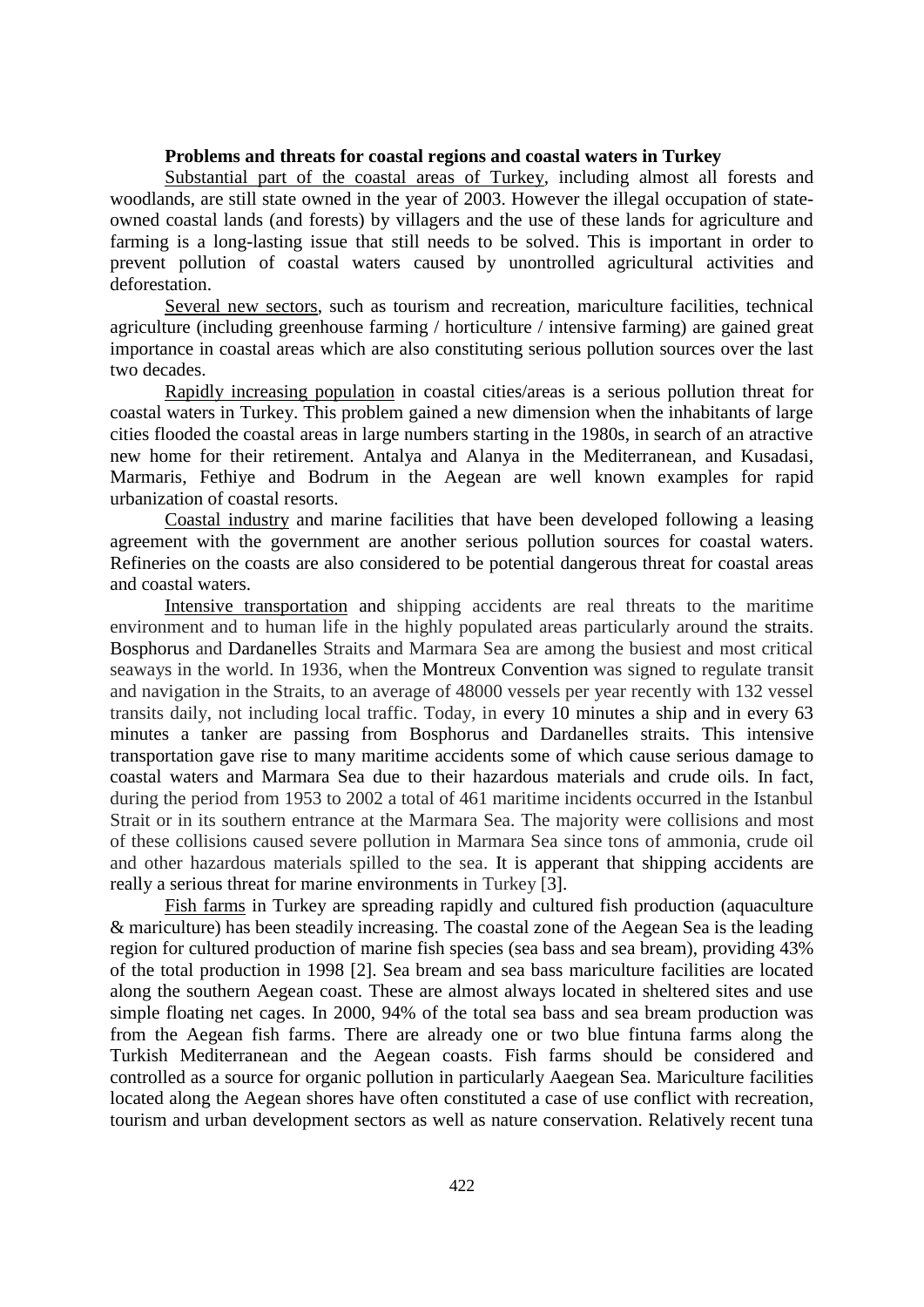farms have also been a controversial development disputed by conservationists through various media.

Biodiversity loss: land-based pollution, deforestation, uncontrolled fisheries, rapid (and sometimes uncontrolled) tourism development and associated coastal habitat degradation caused by land speculation (especially along the Mediterranean, Aegean and Marmara coasts) are main factors for diversity loss in the coastal regions in Turkey. It is worthwhile to mention that there are 472 fish species inTurkey and 50 of these are at risk of extinction due to excess catch and pollution [4]. Several commercial fish species that were once caught in abundance in the 1960s and "70s were re-classified as threatened in the1990,s due to various factors including over and illegal fishing, the presence of alien species, water pollution and habitat loss. The rapid expansion of tourism facilities and activities along the coast has resulted in serious conflicts with the integrity of marine ecosystems. Tourism activities in vital habitats of marine turtles and monk seals (such as their breeding beaches and caves) have caused damage to these animals. In addition, coastal tourism activities, especially yachting, have negatively impacted upon *Posidonia* meadows in sheltered bays due to increased water pollution and direct damage by anchor operations.

Turkey signed the "Convention on Biological Diversity (CBD)" in Rio, and thus committed itself to carrying full responsibility for the conservation of the biodiversity of plants, animals and microbiological life [4].

The loggerhead and the green turtles: The pristine coastal dunes and beaches on the Mediterranean coast of Turkey are great importance as the breeding grounds of the two endangered marine turtle species: the loggerhead (*Caretta caretta* Linnaeus, 1758) and the green (*Chelonia mydas* Linnaeus, 1758). In a monitoring study carried out in 1989, 17 beaches along the southern Aegean and the Mediterranean coast have been identified as important nesting grounds and breeding habitats for marine turtles. The loggerhead turtle (*Caretta caretta*) is classified as endangered on the International Union for the Conservation of Nature"s (IUCN) Red List. Turkey has accepted the Action Plan (1989 and 1999) for the conservation of Mediterranean marine turtles within the framework of the Barcelona Convention. Several breeding habitats of marine turtles were declared as Specially Protected Areas in 1988 and 1990. The Ministry of Environment established the Marine Turtles National Commission and the Marine Turtles Scientific Commission for the coordination of activities towards the protection of the two species (fig. 2).



Fig. 2 The loggerhead (*Chelonia mydas)* and the green turtles (*Caretta caretta*)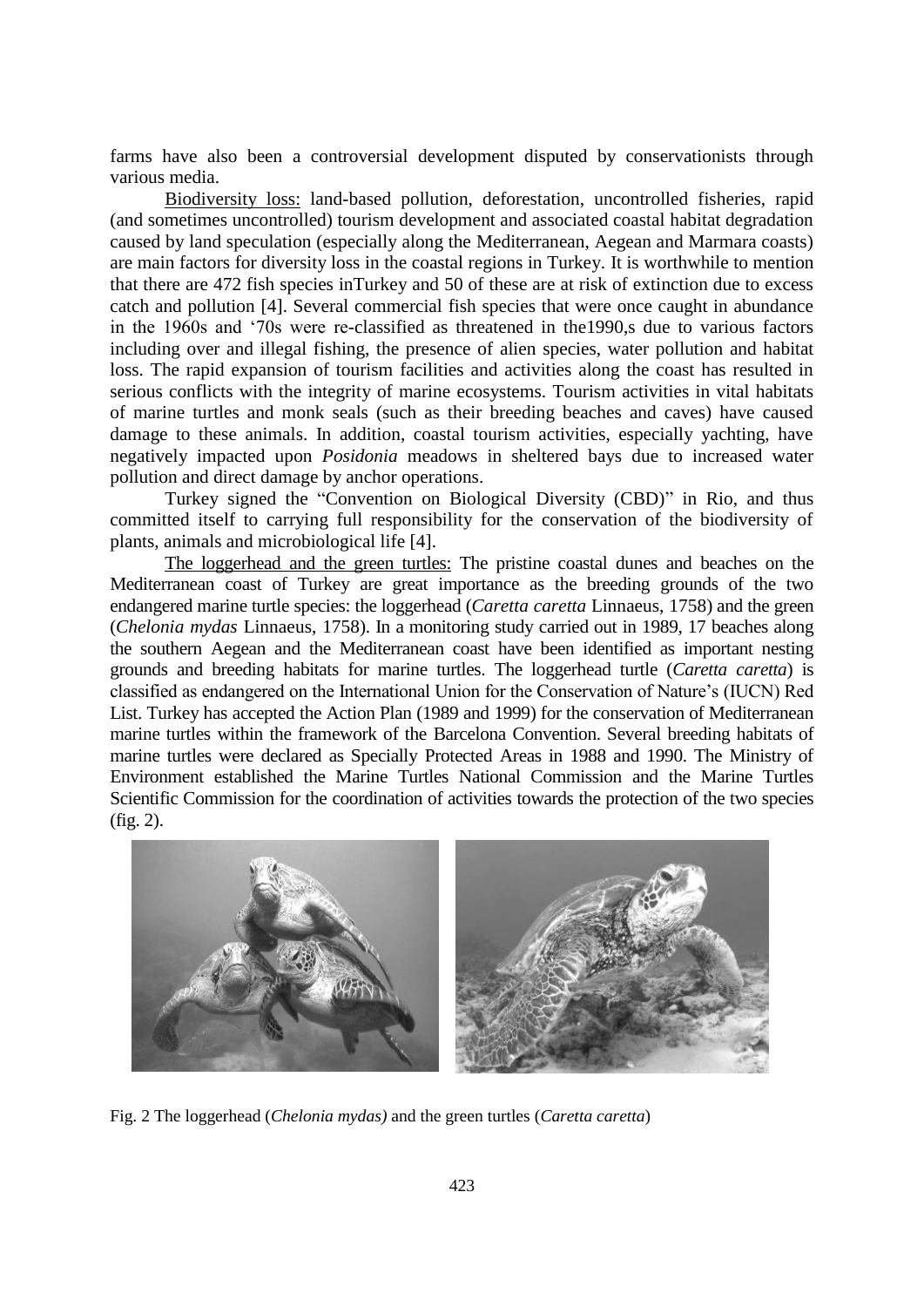Turkey also accepted the action plan for the conservation of the Mediterranean **monk seal** living along the Marmara, the Aeagean and the Mediterranean coasts, again developed in the framework of the Barcelona Convention [4].

Marine pollution: Marine pollution along the Turkish shoreline is mainly due to major land-based sources such as untreated wastewater from domestic and industrial settlements, pollutants tbrought from inland areas by rivers, coastal agricultural practices, tourism activities, extensive concentrations of secondary, holiday homes, port and marina establishments, and to some extent, mariculture facilities. Additionally, trans-boundary pollution sources from neighbouring countries, maritime transport and yachting are also important marine sources of pollution. The amount of treated wastewater has been steadily increasing and percentage of treated wastewater in 1998 (28.8%) is still very low [5]. A number of early industrial facilities that were developed in the 1960s and "70s along the shores of relatively sheltered sea areas such as the northern Marmara coast, Izmit Bay, Izmir, Aliaga and Nemrut Bays, and Iskenderun Bay (Fig. 1), are responsible for the major coastal "hot spots". These areas still suffer from the impacts of water pollution from industries. Discharge of domestic wastewater through running waters could be a major contributor to marine pollution along the Turkish coast. Although industrial wastewater constitutes a very small percentage of the total discharge, it contains highly toxic substances such as mercury, lead, chromium, and zinc [6]. Maritime transport is an additional source of marine pollution originating from accidents in areas with heavy traffic, particularly involving petroleum transports, and the improper disposal of ballast and bilge waters and solid waste. Major nonpoint pollution sources in coastal waters include agriculture and urban runoff. Other significant sources include faulty septic systems, forestry, marinas and recreational boating, physical changes in stream channels and habitat degradation, especially the destruction of wetlands and vegetated areas near streams.

It is worthwhile to emphasize that management measures are necessary to implement both nonpoint and point source pollution controls. Management programs should be updated in accordance with the changing circumstances in coastal areas. Furthermore the "Coastal Zone Act Reauthorization" should be necessary to tackle the nonpoint sourece pollution problems to occur in coastal waters. This will enhance efforts to manage land management activities that degrade coastal waters and coastal habitats.

#### **Protection of coastal waters (Monitoring, Assessment)**

Coastal waters should be protected, preserved and restored. To protect the coastal waters the followings are significant.

All partners should work together. The challange is to meld the capabilities and expertise of all the partners to solve local coastal problems. This can be accomplished by sharing information, pooling resources, and combining management skills and the technical expertise.

"Coastal and Estuarine Land Conservation Program (CELCP)" should be prepared**:** This Program is necessary to protect coastal and estuarine lands and considered important for their ecological, conservation, recreational, historical or aesthetic values. Lands or conservation easements acquired with funds are protected in perpetuity so that they may be enjoyed by future generations.

"Coastal Resources management" together with "Deep Sea Resources Management Divisions" should be established in the main body of relative ministry. In addition "Bureau of Environmental and Coastal Quality" should be designed in order to promote conservation and wise development around the coastal resources.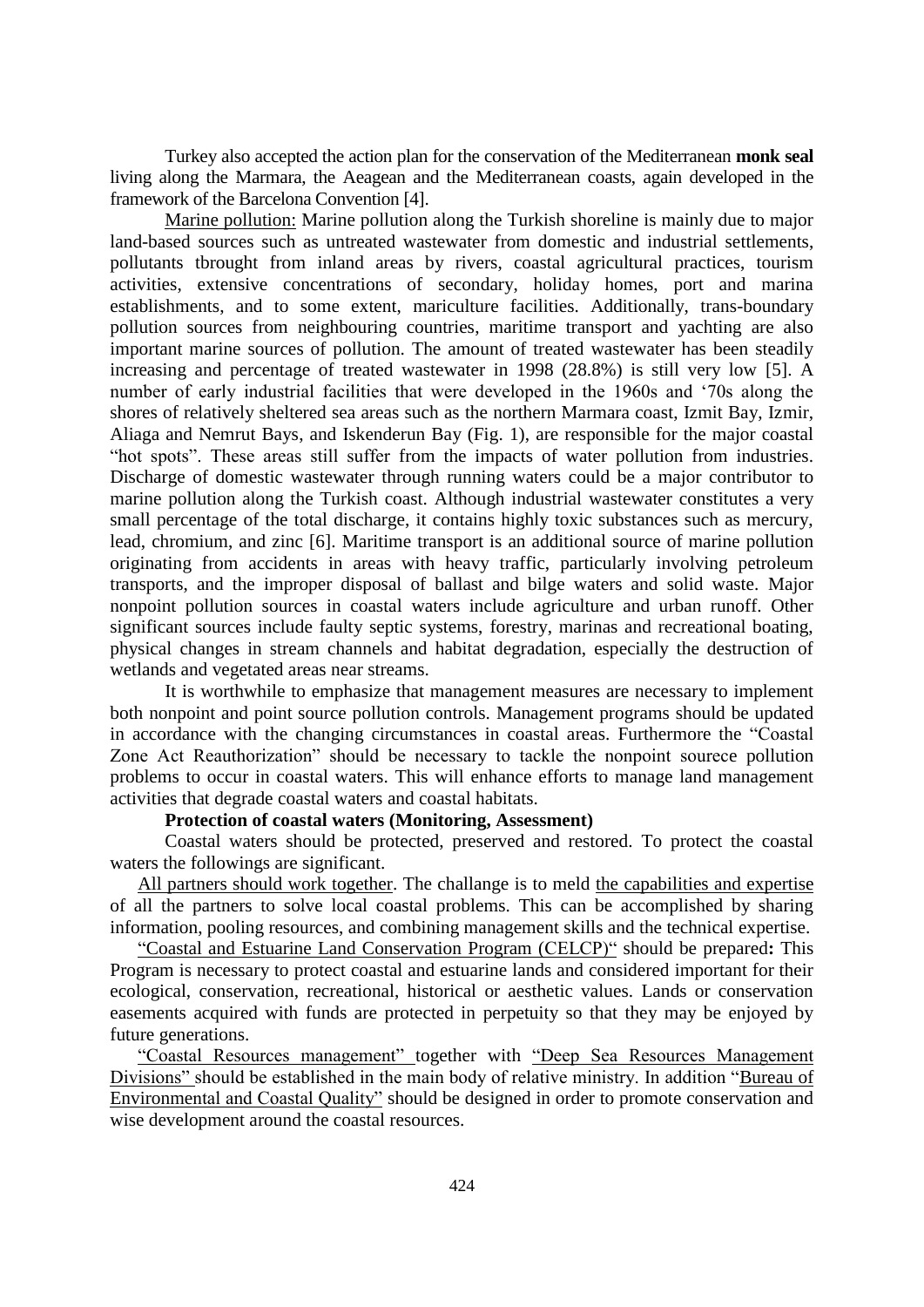"Climate Change Adaptation Program" should be prepared**.** It is important to understand how climate change would affect the coastal waters and anticipate vulnerabilities.

Coastal Resources Planning is necessary for Coastal Zone Management. This section should provide resources for the planners to conduct special projects (e.g. Wetland management; Marine debris – removal and reduction of litter and abandoned vessels; Shoreline monitoring – Observing shoreline erosion and accretion patterns).

Impaired coastal waters should be determined and listed. These are waters that are too polluted or otherwise degraded to meet the water quality standards set by countries and/or environmental associations like EPA. Priority rankings and estimation of "Total Maximum Daily Loads" (TMDLs) for these waters are essential. It may be important to know TMDL is a calculation of the maximum amount of a pollutant that a body of water can receive and still safely meet water quality standards**.**

Ship Waste Monitoring System (SWMS) should be established**.** Wastes from ships in Turkish seas are regularly (7/24) monitored with special blue cards supported by a digital system.

Waste collecting stations are important to collect wastes directly from ships. Over a hundred waste collecting stations were established in Turkey.

- 1. Gunay T. *The Management of coastal areas. Development Perspectives*, *Turkey* / United Nations Economic Commission for Europe, 14th Session (Portugal, November 1987). 1987.
- 2. Deniz H. *Fisheries and Aquaculture in Turkey* / Int. Conf. on Fisheries and Environment in South-Eastern Europe (27–30 June 2002, Preveza, Greece). 2002a.
- 3. Oral N.; Öztürk B. *[The Turkish Straits: Maritime Safety, Legal and Environmental Aspects](http://www.tudav.org/new/pdfs/turkish_straits_tudav.pdf)* (PDF). *4. Turkish Marine Research Foundation*. 2006. [ISBN](https://en.wikipedia.org/wiki/International_Standard_Book_Number) [9758825151.](https://en.wikipedia.org/wiki/Special:BookSources/9758825151)
- 4. Ministry of Environment // *National Report on Sustainable Development*, 2002.
- 5. Ozhan E. Coastal Zone Management in Turkey // *Ocean and Coastal Management*. 1996. Vol. 30, no. 2–3. P. 153–176.
- 6. EFT // *Environmental Profile of Turkey*. Ankara. 1995.

## **МОНИТОРИНГ И ОХРАНА СРЕДЫ В ПРИБРЕЖНЫХ ВОДАХ ТУРЦИИ**

Б. Сен<sup>1</sup>, М. Т. Алп<sup>2</sup>, Ф. Сынмез<sup>1</sup>, М. А. Т. Косер<sup>3</sup>, К. Алпаслан<sup>4</sup>, Г. Каракая<sup>4</sup>

<sup>1</sup>Университет Фират, факультет рыболовства, Элязыг, Турция, bulentsen23@gmail.com Университет Мерсин, факультет рыболовства, Мерсин, Турция, Центр водных исследований, Анталия, Турция, Центр водных исследований, Элязыг, Турция

Важность прибрежных вод обусловлена тем, что они предоставляют местообитание для множества растений и животных. Однако их состояние может ухудшаться вследствие потери среды обитания, деградации, перелова, берегового загрязнения, внедрения видов-вселенцев, эрозии береговой линии, функционирования марикультуры, деятельности флота и его аварий. Средиземноморское побережье Турции играет важную роль при гнездовании и размножении двух угрожаемых видов морских черепах – черепахи Логгерхеда (*Caretta caretta* Linnaeus, 1758) и зеленой черепахи (*Chelonia mydas* Linnaeus, 1758). Обсуждены меры сохранения и бережного отношения к данным видам черепах в прибрежных водах Турции.

*Ключевые слова*: прибрежные воды, мониторинг, сохранение, бережное отношение, Турция